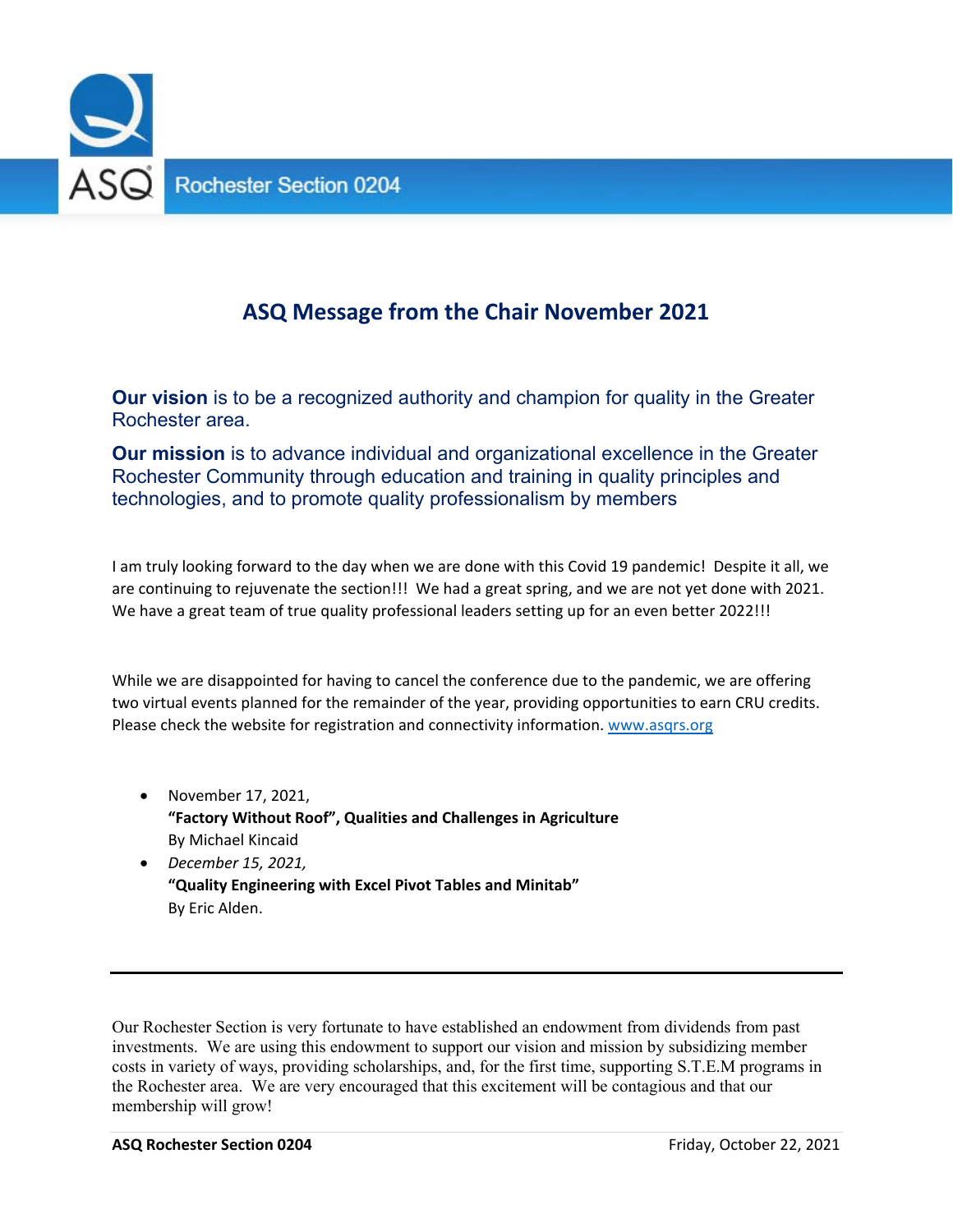

Our officers for 2022 are:

### **Chair –W. Frasier** Pruitt

Frazier is currently a senior engineer and quality assurance supervisor at Southco Inc. At Southco he manages automotive, aerospace, and environmental quality systems in addition to leading a team responsible for Quality Assurance.

#### **Treasurer – Melissa Manny**

 Melissa has more than 14 years working in Quality with 12 of those years focused on supplier quality and the balance focused on internal quality and auditing ISO 9001. She most recently began working with Corning - Tropel as a Quality Engineer.

### **Secretary - Michael Kincaid**

Michael is a Supply Chain and Value Add Manager at Headwater Food Hub, New York State's largest regional food distributor and a leading voice in the conversation on developing resilient local food systems.

The section is still looking for a Membership Committee Chair, and a Communications Committee Chair. If you, or someone you know is looking to expand their quality professionalism, getting involved with ASQ Rochester is a great group to be with!

### **Recap from Spring 2021**

We hosted two virtual meetings with great presentations from Ed Biernat on Bullet Proofing your Supply Chain and Hiloni Bhavsar on Never Let a Crisis go to Waste. Thank you, Franklin Allen, for developing the methodology to deliver these programs virtually!

We offered a Python for Quality Professionals course aimed at our data professionals seeking to enhance their skills. Thank you, Paul Yacci, for a superb job developing and delivering this valuable program!